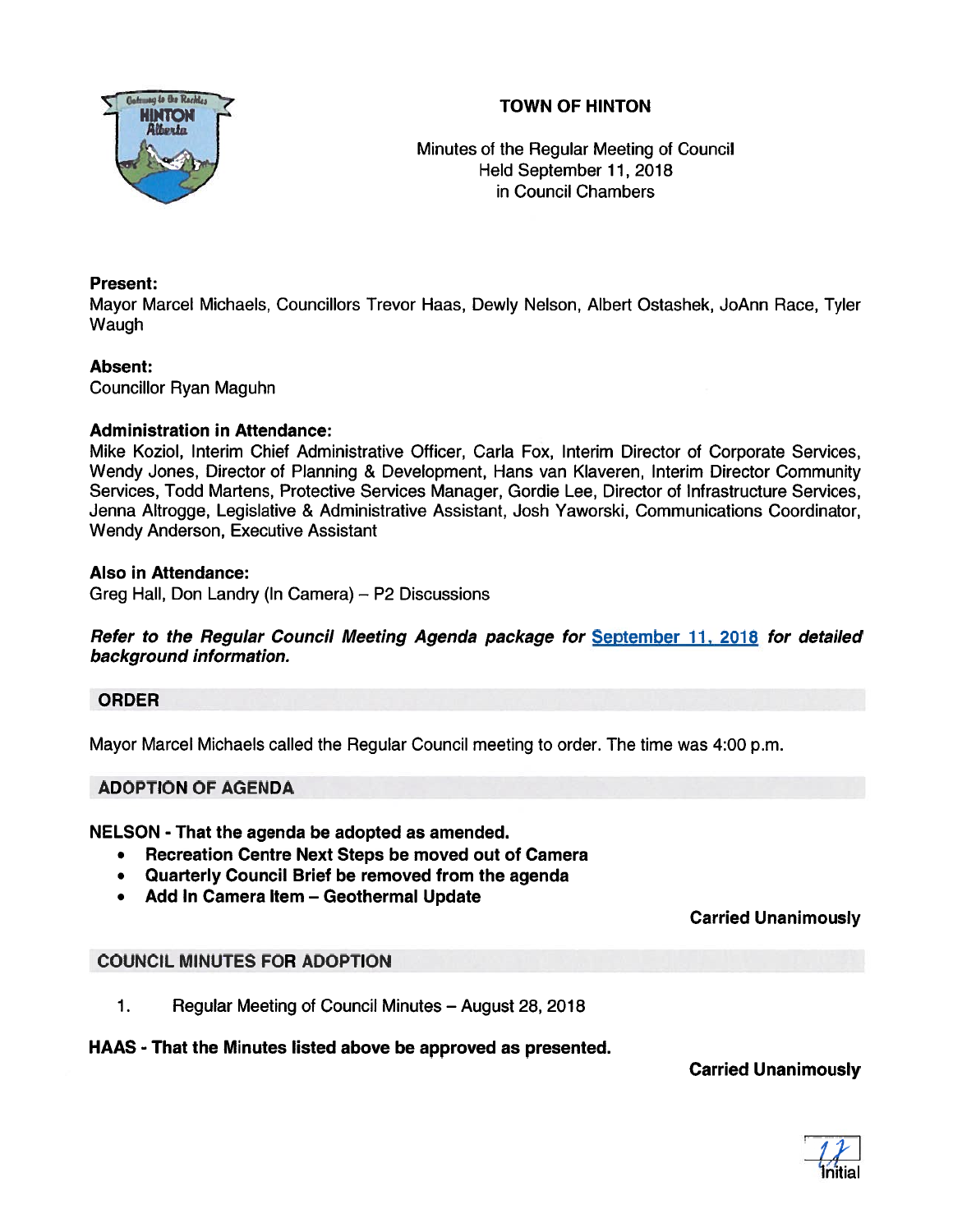### CITIZENS "MINUTE WITH COUNCIL"

Maria Michener spoke to Council regarding her concerns with the propose<sup>d</sup> Animal Control bylaw. Ms. Michener requested that Council reconsider Mary Reimer Park being designated as on-leash and provided Council with specific areas she would like to see as off-leash. These areas included: the grave<sup>l</sup> trail that borders the dog par<sup>k</sup> up to the entry of the Rodeo grounds continuing in between the rodeo grounds and baseball fields, behind the baseball fields bordering the outskirts of Mary Reimer Park to the end of the trail end at the pave<sup>d</sup> bike/walking trail. The open area pas<sup>t</sup> the soccer fields is privately owned and is used by dog walkers; this property may be developed in the future. Ms. Michener indicated it would be nice to have <sup>a</sup> small portion available for off-leash.

### DELEGATIONS AND PRESENTATIONS

### ROMP Quarterly Report

Staff Sergeant Chris Murphy provided Council with the ROMP detachment quarterly report.

Staff Sergeant Murphy provided answers to Council's questions

#### Automated Traffic Enforcement Quarterly Report

Todd Martens, Fire Chief / Protective Services Manager, and Chris Murphy, ROMP Staff Sergeant provided Council with the Automated Traffic (ATE) Enforcement Quarterly Report.

Council had several questions relating to ATE which were answered.

#### ACTION ITEMS

1. Public Participation Policy #1209 Approval

HAAS - That Council rescind the following motions:

- "That Council <sup>g</sup>ive Public Participation Policy #1 <sup>209</sup> first reading as presented"
- "That Council <sup>g</sup>ive Public Participation Policy #1209 second reading as presented"
- "That Town Council provides Unanimous Consent for Third Reading of Bylaw #1209"
- "That Town Council gives Third Reading of Bylaw #1209"

Carried Unanimously

WAUGH - That Council approve Public Participation Policy #1209 as presented in Attachment #7.

Carried Unanimously

2. Cannabis Public Engagement Results

HAAS - That Council accep<sup>t</sup> the Cannabis Public Engagement results as information. Carried Unanimously

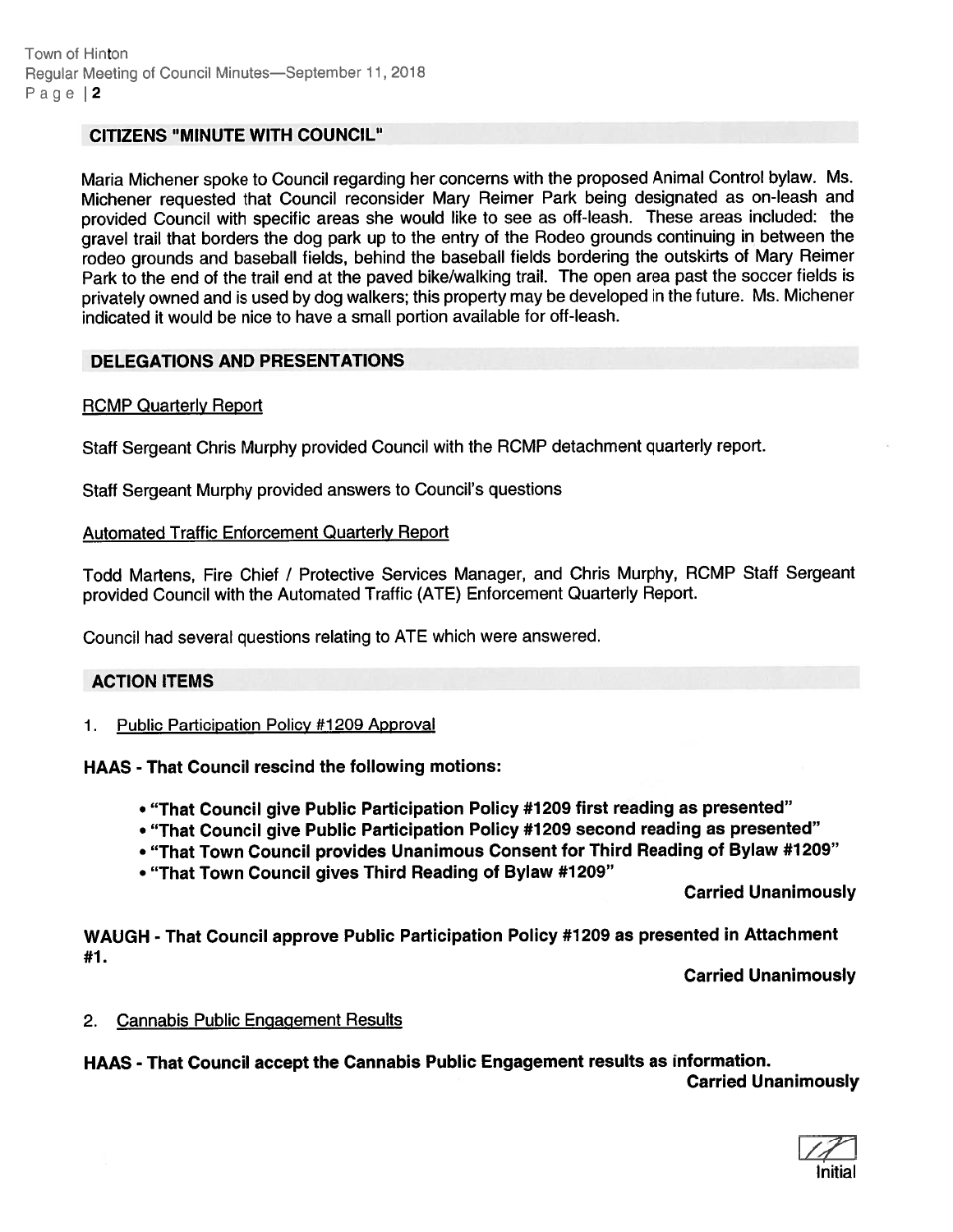### 3. Hinton Mountain Pine Beetle Advisory Committee Workplan

RACE - That Council approve the Hinton Mountain Pine Beetle Advisory Committee Workplan as presented in Attachment #1.

Carried Unanimously

#### 4. Second and Third Reading for the Amended Business License Bylaw No. 1126

OSTASHEK - That Council give the amended Business License Bylaw No.1126 Second Reading as proposed in Attachment 1.

> Carried 4-2 For: Haas, Waugh, Ostashek Race Against: Nelson, Michaels

HAAS - That Council give the amended Business License Bylaw No.1126 Third and Final Reading as proposed in Attachment 1.

> Carried 4-2 For: Haas, Waugh, Ostashek Race Against: Nelson, Michaels

#### 5. Cannabis Consumption Bylaw No. 1125

NELSON - That Cannabis Consumption Bylaw #1125 be amended to remove vaping from this bylaw excep<sup>t</sup> for those instances when vaping is specific to the vaping of cannabis. Carried Unanimously

HAAS - That Council gives first reading of Cannabis Consumption Bylaw No.1125 as amended. Carried Unanimously

6. Animal Control Bylaw No. 1122

HAAS - That Council amend the Animal Control Bylaw to change the fees to include options for one-year licensing (\$25), three-year licensing (\$75) and lifetime licensing (\$250) for each dog. Carried 5-1 For: Haas, Waugh, Michaels, Ostashek, Race Against: Nelson

OSTASHEK - That Council amend the Animal Control Bylaw to change the fees to include options for one-year licensing (\$15), three-year licensing (\$45) and lifetime licensing (\$150) for each cat.

> Carried 5-1 For: Haas, Waugh, Michaels, Ostashek, Race Against: Nelson

RACE - That Council amend Animal Control Bylaw #1122 to designate the Mary Reimer Trail east of the Boutin Avenue parking lot to the Mary Reimer Rodeo Grounds and from the dog park to East River Road trail as off-leash.

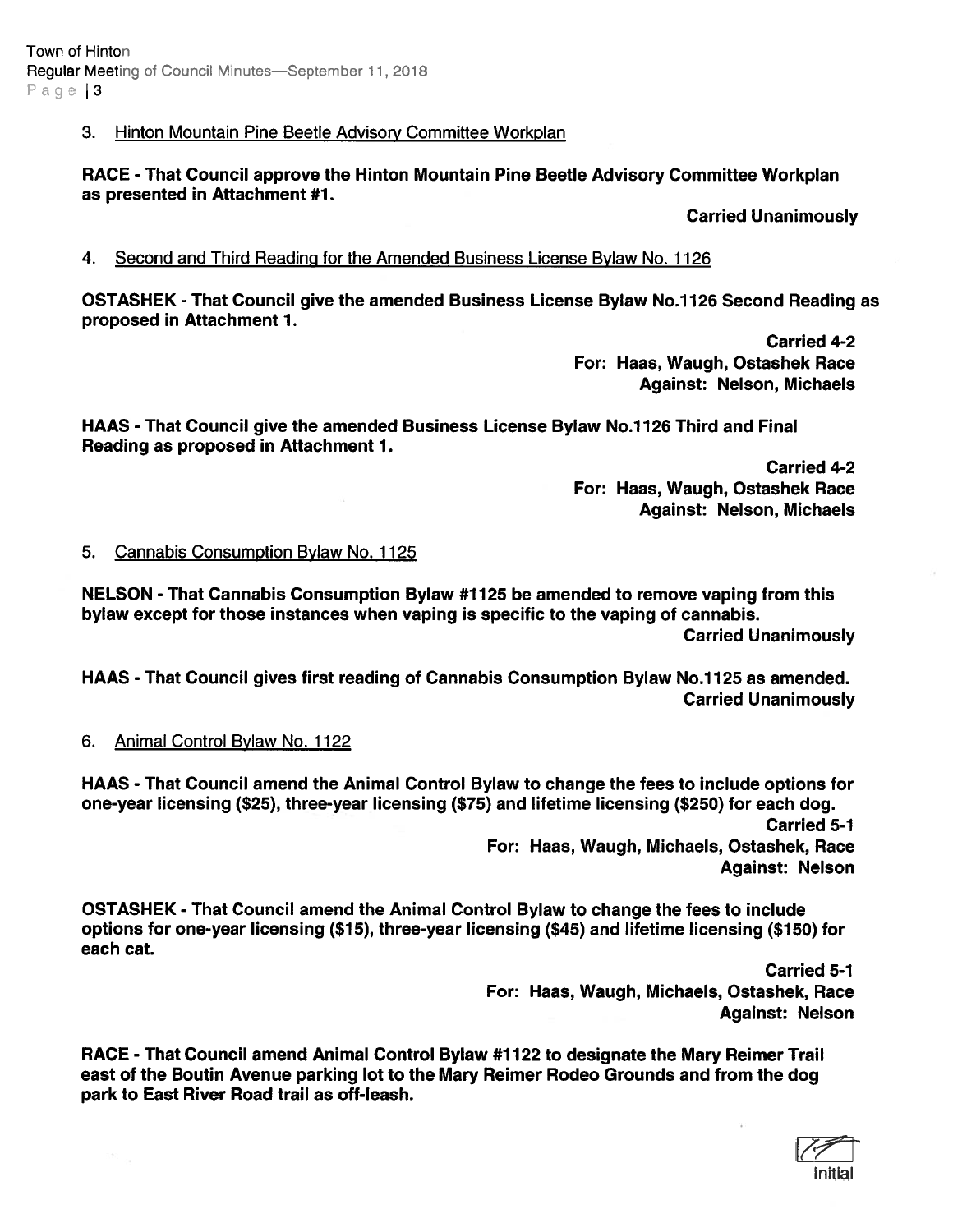Town of Hinton Regular Meeting of Council Minutes—September 11, 2018 Page 14

> NELSON - To amend the motion to state Mary Reimer Trail east of the Boutin Avenue parking lot to the end of the forested area.

> > Carried 5-1 For: Waugh, Michaels, Ostashek, Nelson, Race Against: Haas

RACE -That Council amend Animal Control Bylaw #1122 to designate the Mary Reimer Trail east of the Boutin Avenue parking lot to the end of the forested area as off-leash.

> Carried 4-2 For: Waugh, Michaels, Nelson, Race Against: Ostashek, Haas

<sup>A</sup> break was called at 6:05 pm for Administration to confer; the meeting resumed at 6:07 p.m.

OSTASHEK - That all lands within the developed area of the Town of Hinton as indicated by the blue outline and shading on the current off-leash trails map to be designated as on-leash areas.

> Defeated For: Ostashek, Haas Against: Waugh, Michaels, Nelson, Race

HAAS - That Council <sup>g</sup>ives first reading of Animal Control Bylaw #1722 as amended. Carried Unanimously

### 7. Exception to Purchasing Policy #016

NELSON -That Council permits an exception to the advertised tender process required under Purchasing Policy #016 to allow for <sup>a</sup> suitable tender process to acquire professional services related to an organizational review.

Carried Unanimously

8. Proposed Energy Futures Road Show Letter of Support

NELSON - That Council direct Interim CAO Koziol to sign the letter of suppor<sup>t</sup> for the Energy Futures Lab Roadshow Project as presented at the Regular Council meeting of September 11, 2018.

Carried Unanimously

#### INFORMATION ITEMS

1. Council Information Packages #1 and #2 for September 11, 2018

NELSON - That Council Information Packages #1 and #2 for September 11, <sup>2018</sup> be accepted for information.

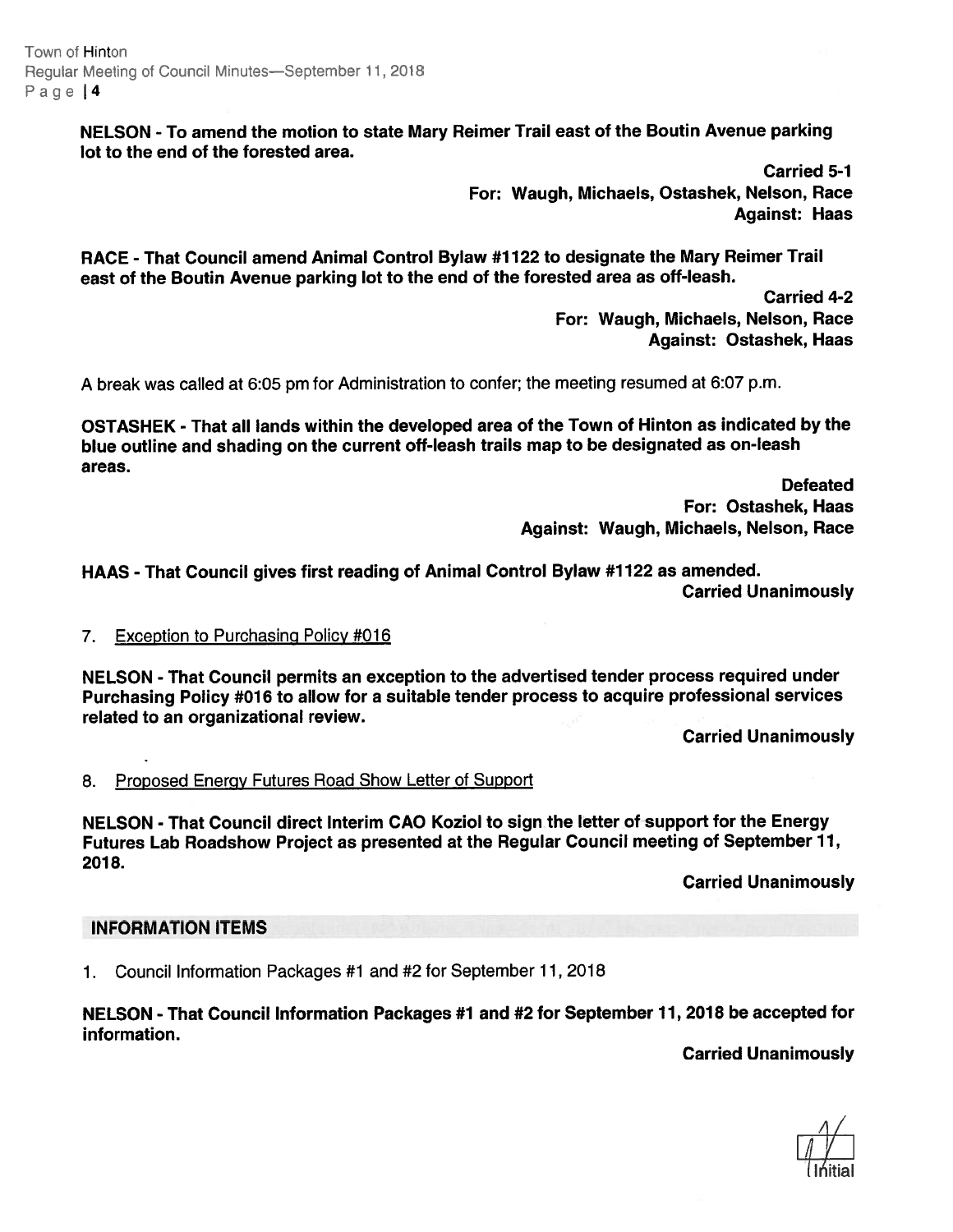## REPORTS FROM MAYOR, COUNCIL, CHIEF ADMINISTRATIVE OFFICER

1. Council Updates (Training, Conferences, Committees, Community Events)

Councillors reported on the various committees, meetings, and activities they attended since the last Regular Council meeting and what they <sup>p</sup>lan on attending in the coming weeks.

### 2. Interim Chief Administrative Officer Report

Mike Koziol, Interim Chief Administrative Officer, provided an update on administrative matters.

### 3. Administrative Inguiries

There were no Administrative Inquiries.

### NOTICES OF MOTION

Council did not presen<sup>t</sup> any Notices of Motion.

### IN CAMERA

## NELSON - That the Regular Meeting of Council move In Camera.

The time was 6:46 p.m. G. Hall and D. Landry joined the meeting.

T. Martens left the meeting at 7:02 p.m.

G. Hall and D. Landry left the meeting. The time was 7:27 p.m.

## RACE — That the meeting extend pas<sup>t</sup> four hours.

Councillor Haas left the meeting at 8:15 p.m.

W. Jones left the meeting at 8:35 p.m. and returned at 8:39 p.m.

## NELSON - That the Regular Meeting of Council move out of In Camera.

The time was 8:48 p.m.

A short break was called with the meeting resuming at 8:52 p.m.

### Hinton Housing Update

NELSON - That Council direct Administration to end discussions on the P2 proposal as discussed In Camera.

Carried Unanimously

Carried Unanimously

Carried Unanimously